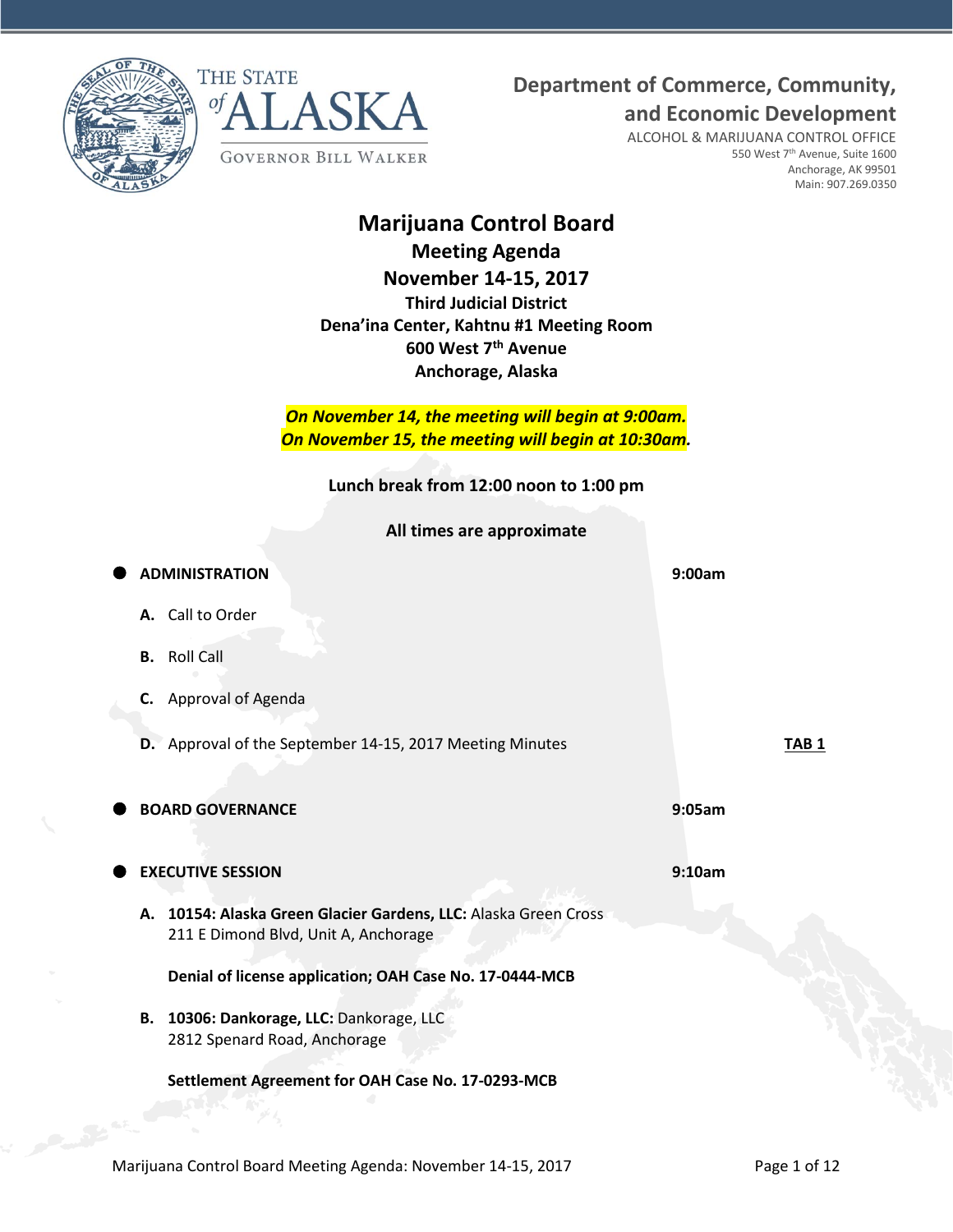#### Marijuana Control Board Meeting Agenda: November 14-15, 2017 Page 2 of 12

| License #12289:          | <b>Raven Buds</b>                         |
|--------------------------|-------------------------------------------|
| Licensee:                | Carol Bolt; Dave A Mullis; Kerri A Mullis |
| License Type:            | Limited Marijuana Cultivation Facility    |
| <b>Premises Address:</b> | 2441 Lawlor Road, Cabin C                 |
|                          | Fairbanks, AK 99709                       |
| Local Government:        | Fairbanks North Star Borough              |

**License denied on September 14, 2017**

#### **PUBLIC TESTIMONY 11:45am**

Public testimony is limited to issues not on this agenda and that are not proposed regulations. Per the public notice of this meeting, public wishing to testify are advised to pre-register by emailin[g marijuana@alaska.gov](mailto:marijuana@alaska.gov) no later than November 13, 2017, with their intent. The Board may hear testimony from public who have not pre-registered, but those who have preregistered will be given preference for the time available. The Board is unable to hear public testimony on proposed regulations at this time. Written comments may also be submitted to the board vi[a marijuana@alaska.gov.](mailto:marijuana@alaska.gov) The call-in number is 1-800-315-6338, code 69176#.

#### **DIRECTOR BRIEFING**

|   | A. Director's Report                                                            |                                                                                                                                                        | 1:00 <sub>pm</sub> | TAB 3            |
|---|---------------------------------------------------------------------------------|--------------------------------------------------------------------------------------------------------------------------------------------------------|--------------------|------------------|
| Œ | <b>ENFORCEMENT UPDATE</b>                                                       |                                                                                                                                                        | 1:20pm             |                  |
|   | A. Enforcement Report                                                           |                                                                                                                                                        |                    | TAB 4            |
|   | В.                                                                              | Notices of Violation Issued and Licensee Responses                                                                                                     |                    | TAB <sub>5</sub> |
|   | License #10056:<br>C.<br>Licensee:<br>License Type:<br><b>Premises Address:</b> | <b>Red Run Cannabis Company, LLC</b><br>Red Run Cannabis Company, LLC<br>Retail Marijuana Store<br>5455 Kenai Spur Highway, Suite B<br>Kenai, AK 99611 |                    | TAB 6            |
|   | Local Government:                                                               | City of Kenai                                                                                                                                          |                    |                  |

#### **Notice of Violation #AB17-0408 for Advertising**

#### **INFORMAL CONFERENCE 10:45am TAB 2**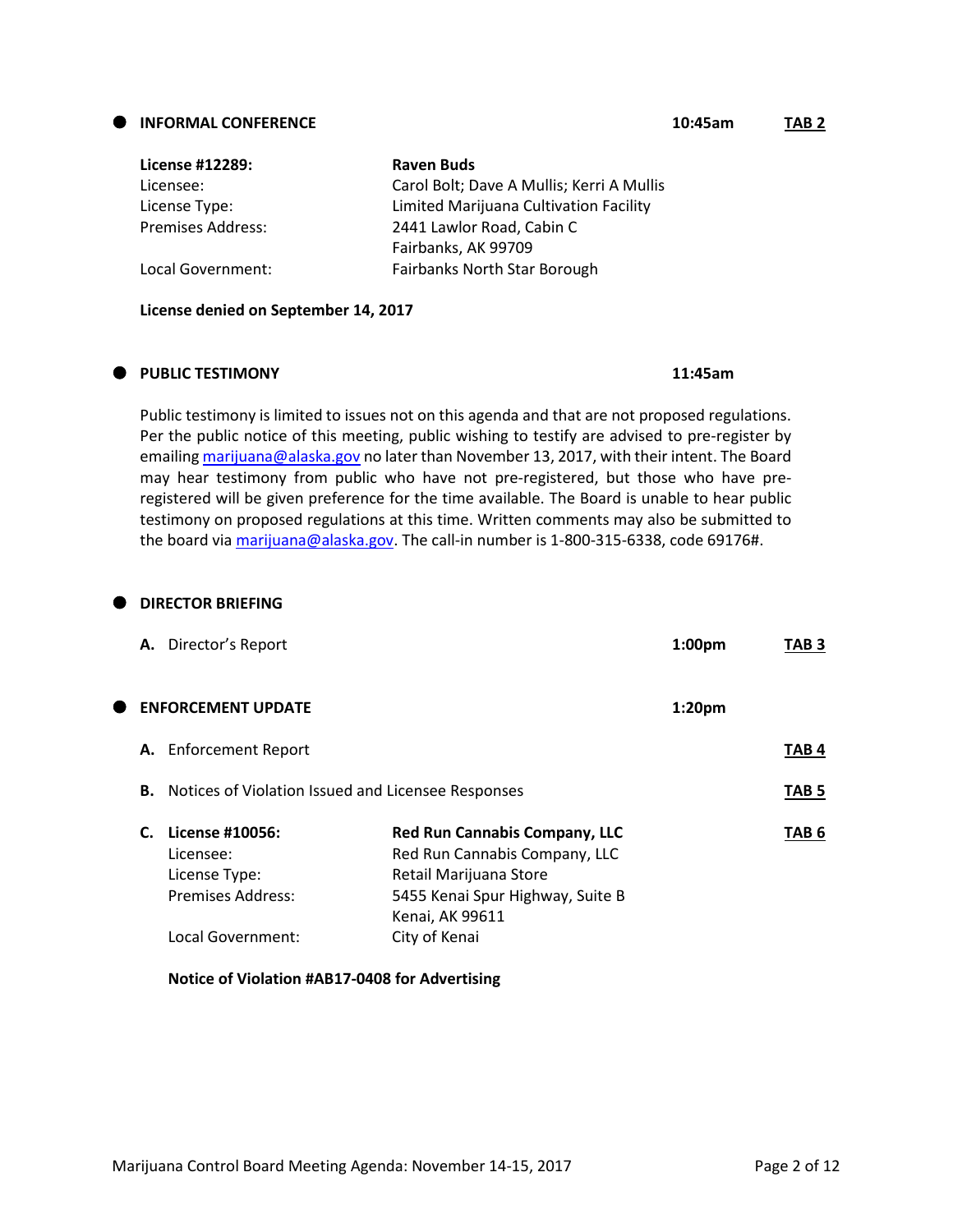| <b>D.</b> License #11140: | Fat Tops, LLC           | TAB 7 |
|---------------------------|-------------------------|-------|
| Licensee:                 | Fat Tops, LLC           |       |
| License Type:             | Retail Marijuana Store  |       |
| <b>Premises Address:</b>  | 36380 Murray Lane       |       |
|                           | Soldotna, AK 99669      |       |
| Local Government:         | Kenai Peninsula Borough |       |

# **Notices of Violation #AB17-0384 for Employees Without ID Badges; #AB17-0387 for Inventory Tracking System (issued to Cultivation Facility License #11138); #AB17-0395 for Advertising**

| E. License #10268:       | <b>Flying High Investments, LLC</b>            | TAB <sub>8</sub> |
|--------------------------|------------------------------------------------|------------------|
| Licensee:                | Flying High Investments, LLC                   |                  |
| License Type:            | <b>Standard Marijuana Cultivation Facility</b> |                  |
| <b>Premises Address:</b> | 14.7 Mile McCarthy Road                        |                  |
|                          | Chitina, AK 99566                              |                  |
| Local Government:        | None                                           |                  |

#### **Notice of Violation #AB17-0402 for Inventory Tracking System; Transportation; Business Records**

| $\bullet$ |    |    | <b>LICENSING UPDATE</b> |                                                                             | 2:50 <sub>pm</sub> |               |
|-----------|----|----|-------------------------|-----------------------------------------------------------------------------|--------------------|---------------|
|           |    |    | A. Licensing Report     |                                                                             |                    | TAB 9         |
|           | В. |    | <b>Forms Approval</b>   |                                                                             |                    |               |
|           |    | 1. |                         | MJ-01: Marijuana Establishment Operating Plan                               |                    | <b>TAB 10</b> |
|           |    |    |                         | 2. MJ-02: Premises Diagram                                                  |                    | <b>TAB 11</b> |
|           |    | 3. |                         | MJ-03: Retail Marijuana Store Operating Plan Supplemental                   |                    | <b>TAB 12</b> |
|           |    | 4. |                         | MJ-04: Marijuana Cultivation Facility Operating Plan Supplemental           |                    | <b>TAB 13</b> |
|           |    | 5. |                         | MJ-05: Marijuana Product Manufacturing Facility Operating Plan Supplemental |                    | <b>TAB 14</b> |
|           |    | 6. |                         | MJ-06: Marijuana Testing Facility Operating Plan Supplemental               |                    | <b>TAB 15</b> |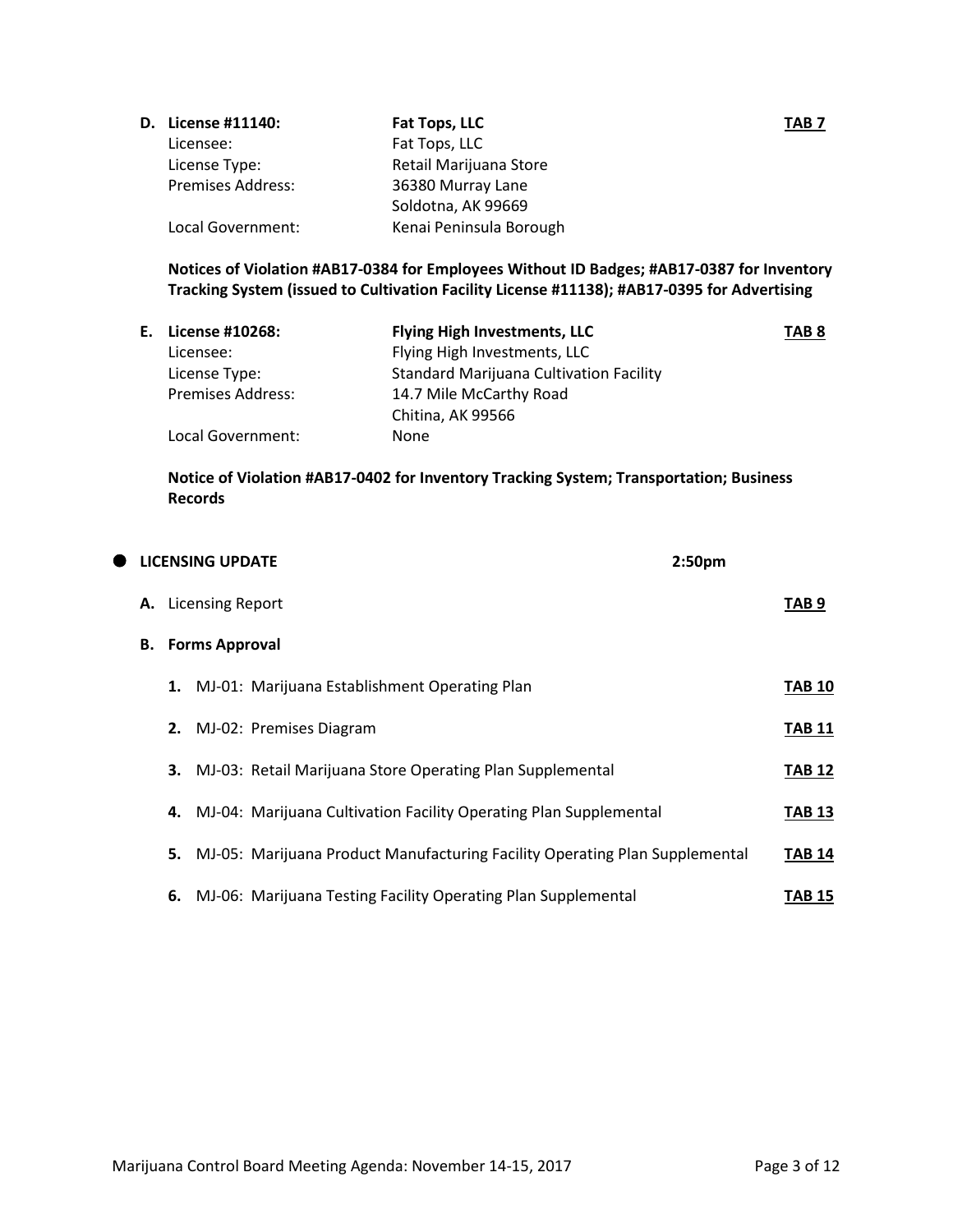# **APPLICATIONS FROM PREVIOUS MEETINGS 3:30pm**

#### **A. Tabled Applications**

| 1. | License #12769:<br>Licensee:<br>License Type:<br><b>Premises Address:</b> | <b>Secret Garden Cannabis</b><br>Axion Enterprises, LLC<br>Marijuana Product Manufacturing Facility<br>726 E 15 <sup>th</sup> Avenue, Suite 2<br>Anchorage, AK 99501 | <b>TAB 16</b> |
|----|---------------------------------------------------------------------------|----------------------------------------------------------------------------------------------------------------------------------------------------------------------|---------------|
|    | Local Government:                                                         | Municipality of Anchorage                                                                                                                                            |               |
|    | <b>For Consideration:</b>                                                 | Resubmitted products tabled at September 2017<br>meeting                                                                                                             |               |
| 2. | License #10005:                                                           | <b>Rosie Creek Farm</b>                                                                                                                                              | <b>TAB 17</b> |
|    | Licensee:                                                                 | RCFC, LLC                                                                                                                                                            |               |
|    | License Type:                                                             | <b>Standard Marijuana Cultivation Facility</b>                                                                                                                       |               |
|    | <b>Premises Address:</b>                                                  | 2659 Livingston Loop                                                                                                                                                 |               |
|    |                                                                           | Fairbanks, AK 99709                                                                                                                                                  |               |
|    | Local Government:                                                         | Fairbanks North Star Borough                                                                                                                                         |               |
|    | <b>For Consideration:</b>                                                 | Operating plan change and licensed premises change<br>tabled at July meeting.                                                                                        |               |
| 3. | License #12173:                                                           | <b>Northern Lights Cultvation 2</b>                                                                                                                                  | <b>TAB 18</b> |
|    | Licensee:                                                                 | Jesse Hoyt and Jacob G Rodriguez                                                                                                                                     |               |
|    | License Type:                                                             | <b>Standard Marijuana Cultivation Facility</b>                                                                                                                       |               |
|    | <b>Premises Address:</b>                                                  | 4705 N Tongass Highway, Apartment 1                                                                                                                                  |               |
|    |                                                                           | Ketchikan, AK 99901                                                                                                                                                  |               |
|    | Local Government:                                                         | City of Ketchikan                                                                                                                                                    |               |
|    | <b>For Consideration:</b>                                                 | New license application tabled at September meeting.                                                                                                                 |               |
| 4. | <b>License #13487:</b>                                                    | <b>The Connoisseur</b>                                                                                                                                               | <b>TAB 19</b> |
|    | Licensee:                                                                 | The Connoisseur, LLC                                                                                                                                                 |               |
|    | License Type:                                                             | <b>Standard Marijuana Cultivation Facility</b>                                                                                                                       |               |
|    | Premises Address:                                                         | 3200 W Top of the World Circle, Unit A                                                                                                                               |               |
|    |                                                                           | Wasilla, AK 99654                                                                                                                                                    |               |
|    | Local Government:                                                         | Matanuska-Susitna Borough                                                                                                                                            |               |
|    | <b>For Consideration:</b>                                                 | <b>PFD Residency Ruling Appeal</b>                                                                                                                                   |               |
|    |                                                                           |                                                                                                                                                                      |               |

# **B. Tabled Hander Course Provider Applications**

| 1. MHCP 022: | Alaska Marijuana Handler Certification | <b>TAB 20</b> |
|--------------|----------------------------------------|---------------|
| Applicant:   | Cannabis Integration/Evan Erickson     |               |

#### **BOARD CONSIDERATION**

**A. CannTest (#10009) Report**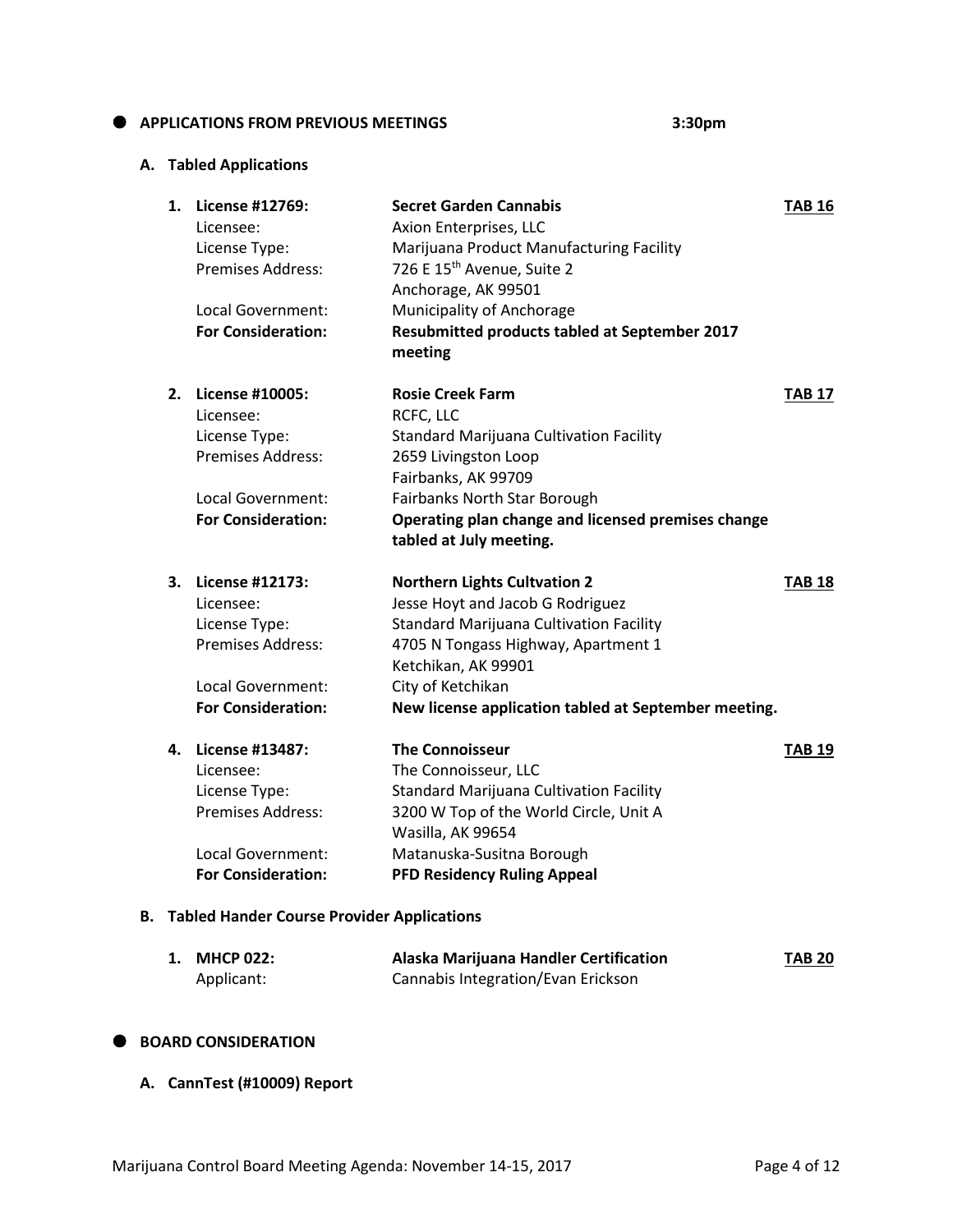| <b>B.</b> License #12830:<br>Licensee: | Arcticanna<br>Nadia Ispas                       | <b>TAB 21</b> |
|----------------------------------------|-------------------------------------------------|---------------|
| License Type:                          | Limited Marijuana Cultivation Facility          |               |
| <b>Premises Address:</b>               | 756 Davenny Drive                               |               |
|                                        | Fairbanks, AK 99712                             |               |
| Local Government:                      | Fairbanks North Star Borough                    |               |
| <b>For Consideration:</b>              | Licensed premises/restricted access area issues |               |
| C. License #13249:                     | <b>X-Tracted Laboratories</b>                   | <b>TAB 22</b> |
| Licensee:                              | Royal Mountain Extracts, LLC                    |               |
| License Type:                          | Marijuana Product Manufacturing Facility        |               |
| Premises Address:                      | 38957 S Commercial Drive                        |               |
|                                        | Talkeetna, AK 99676                             |               |
| Local Government:                      | Matanuska-Susitna Borough                       |               |
| <b>For Consideration:</b>              | Concerns related to percentage-based lease;     |               |
|                                        | <b>Objections received</b>                      |               |
| D. License #13329:                     | <b>R.C.H. Cultivation</b>                       | <b>TAB 23</b> |
| Licensee:                              | Charles R Hnilicka III and Ryan A Hallsten      |               |
| License Type:                          | <b>Standard Marijuana Cultivation Facility</b>  |               |
| Premises Address:                      | 2745 Hanson Road, Unit A                        |               |
|                                        | Fairbanks, AK 99709-3940                        |               |
| Local Government:                      | City of Fairbanks                               |               |
| <b>For Consideration:</b>              | <b>PFD Residency Ruling Appeal</b>              |               |
| E. License #13663:                     | <b>Arctic Farm, LLC</b>                         | <b>TAB 24</b> |
| Licensee:                              | Arctic Farm, LLC                                |               |
| License Type:                          | Limited Marijuana Cultivation Facility          |               |
| <b>Premises Address:</b>               | 2967 Rex Street                                 |               |
|                                        | Houston, AK 99694                               |               |
| Local Government:                      | City of Houston                                 |               |
| <b>For Consideration:</b>              | Concerns related to percentage-based lease      |               |
| <b>OPERATING PLAN CHANGES</b>          |                                                 |               |
| A. License #10009:                     | CannTest, LLC                                   | <b>TAB 25</b> |
| Licensee:                              | CannTest, LLC                                   |               |
| License Type:                          | Marijuana Testing Facility                      |               |
| <b>Premises Address:</b>               | 620 E Whitney Road, Suite B                     |               |
|                                        | Anchorage, AK 99501                             |               |
| Local Government:                      | Municipality of Anchorage                       |               |
| <b>B.</b> License #10080:              | <b>Dream Green Farms</b>                        | <b>TAB 26</b> |
| Licensee:                              | DGF Enterprises, Inc.                           |               |
| License Type:                          | Standard Marijuana Cultivation Facility         |               |
| <b>Premises Address:</b>               | 2939 Porcupine Drive                            |               |
|                                        | Anchorage, AK 99501-3118                        |               |
| Local Government:                      | Municipality of Anchorage                       |               |

Marijuana Control Board Meeting Agenda: November 14-15, 2017 Page 5 of 12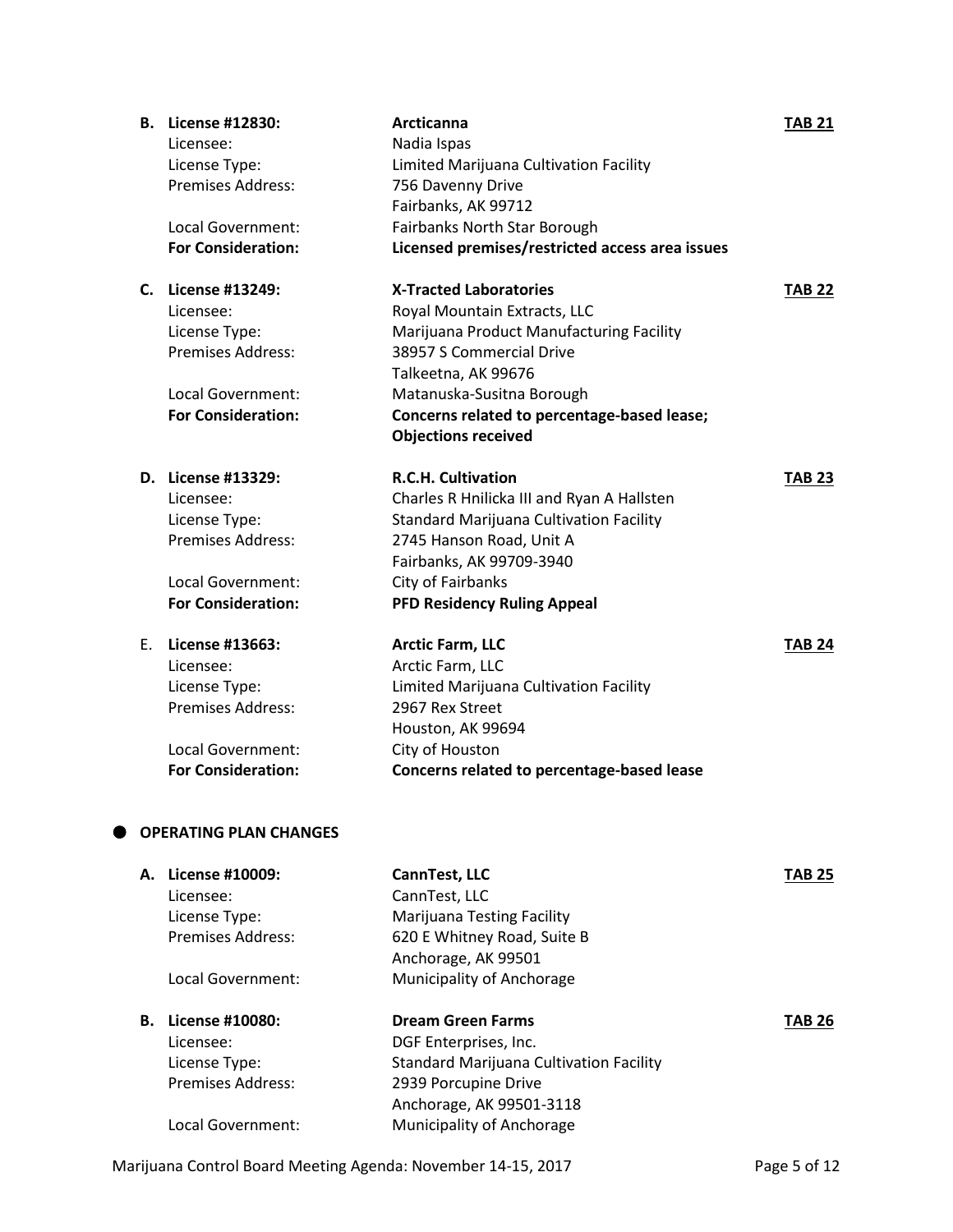| C. License #10082:<br>Licensee:<br>License Type:<br>Premises Address:<br>Local Government:        | <b>Einstein Labs</b><br>Einstein Enterprises, Inc.<br>Marijuana Product Manufacturing Facility<br>2939 Porcupine Drive, Suite B<br>Anchorage, AK 99501-3118<br>Municipality of Anchorage          | <b>TAB 27</b> |
|---------------------------------------------------------------------------------------------------|---------------------------------------------------------------------------------------------------------------------------------------------------------------------------------------------------|---------------|
| D. License #10293:<br>Licensee:<br>License Type:<br>Premises Address:<br>Local Government:        | <b>AK Fuzzy Budz</b><br>AKGLD, LLC<br><b>Standard Marijuana Cultivation Facility</b><br>2612 Eagle Street<br>Anchorage, AK 99503<br>Municipality of Anchorage                                     | <b>TAB 28</b> |
| E. License #10301:<br>Licensee:<br>License Type:<br>Premises Address:<br>Local Government:        | R.C. Tinderbox, LLC<br>R.C. Tinderbox, LLC<br>Marijuana Concentrate Manufacturing Facility<br>7801 King Street<br>Anchorage, AK 99518<br>Municipality of Anchorage                                | <b>TAB 29</b> |
| F. License #10828:<br>Licensee:<br>License Type:<br><b>Premises Address:</b><br>Local Government: | <b>Glacier Extracts</b><br><b>Glacier Extracts, LLC</b><br>Marijuana Product Manufacturing Facility<br>8639 Toloff Street, Suite 3<br>Anchorage, AK 99507<br>Municipality of Anchorage            | <b>TAB 30</b> |
| <b>NEW MARIJUANA PRODUCTS</b>                                                                     |                                                                                                                                                                                                   |               |
| A. License #10271:<br>Licensee:<br>License Type:<br>Premises Address:<br>Local Government:        | <b>Top Hat Concentrates, LLC</b><br>Top Hat Concentrates, LLC<br>Marijuana Product Manufacturing Facility<br>2315 Industrial Boulevard, Suite B<br>Juneau, AK 99801<br>City and Borough of Juneau | <b>TAB 31</b> |

# **B. License #10301: R.C. Tinderbox, LLC TAB 32** Licensee: R.C. Tinderbox, LLC License Type: Marijuana Concentrate Manufacturing Facility Premises Address: 7801 King Street Anchorage, AK 99518 Local Government: Municipality of Anchorage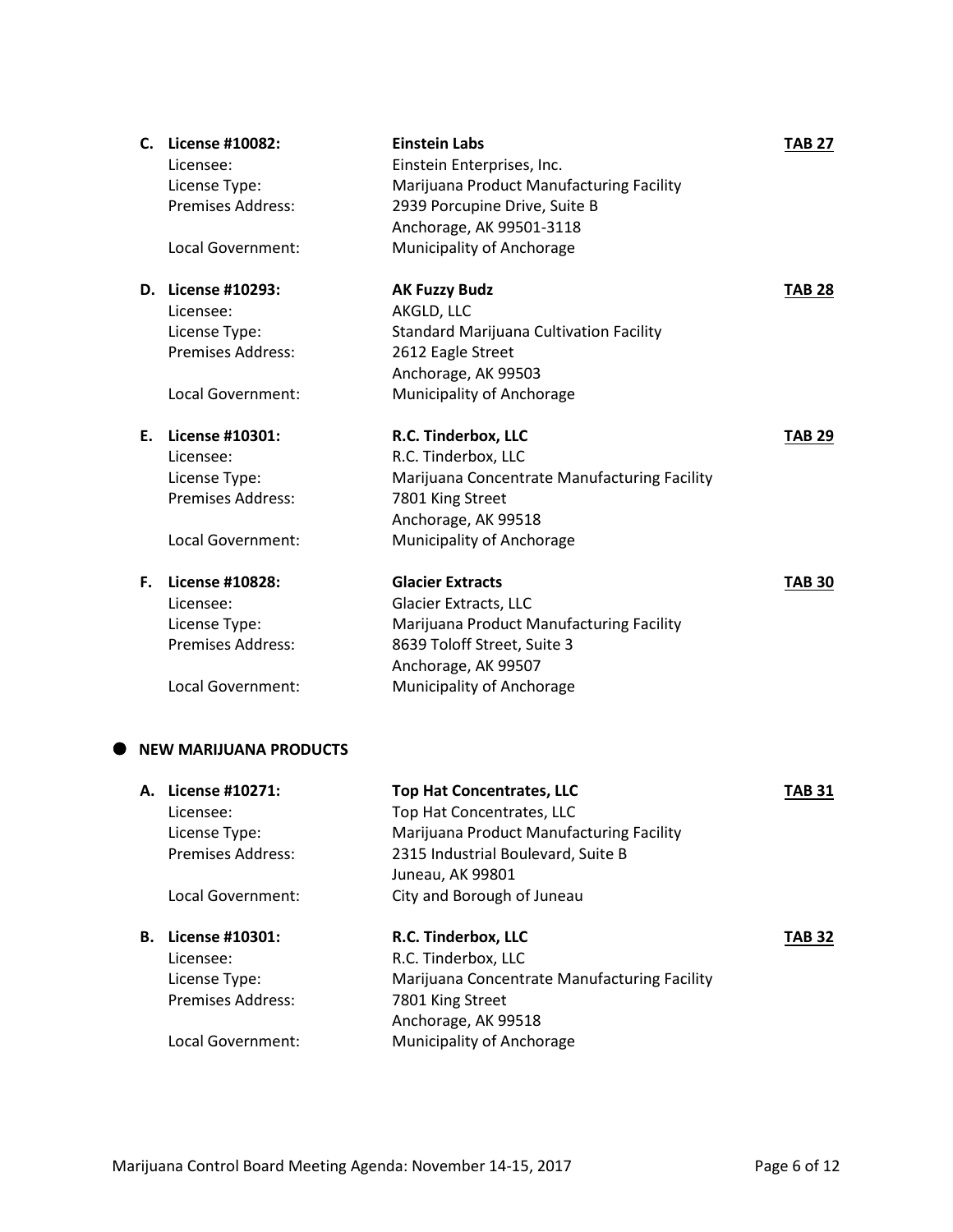# **NEW STANDARD MARIJUANA CULTIVATION FACILITY APPLICATIONS**

|    | A. License #12253:<br>Licensee:<br><b>Premises Address:</b>                                                   | <b>AKO Farms, LLC</b><br>AKO Farms, LLC<br>1210 Beardsley<br>Sitka, AK 99835                                                                       | <b>TAB 33</b> |
|----|---------------------------------------------------------------------------------------------------------------|----------------------------------------------------------------------------------------------------------------------------------------------------|---------------|
|    | Local Government:                                                                                             | City and Borough of Sitka                                                                                                                          |               |
|    | <b>B.</b> License #12461:<br>Licensee:<br><b>Premises Address:</b><br>Local Government:                       | <b>Guest Services, LLC</b><br><b>Guest Services, LLC</b><br>12668 & 12696 W Westen<br>Houston, AK 99694<br>City of Houston                         | <b>TAB 34</b> |
|    | C. License #12618:<br>Licensee:<br><b>Premises Address:</b><br>Local Government:<br><b>For Consideration:</b> | Hempco, LLC<br>Hempco, LLC<br>43280 Kenai Spur Highway<br>Nikiski, AK 99635<br>Kenai Peninsula Borough<br>Conditions pursuant to 3 AAC 306.060(b)  | <b>TAB 35</b> |
|    | D. License #12904:<br>Licensee:<br><b>Premises Address:</b><br>Local Government:                              | <b>Grass Frontier Farms</b><br>KAD, LLC<br>7596 W Carmel Road<br>Wasilla, AK 99623<br>Matanuska-Susitna Borough                                    | <b>TAB 36</b> |
|    | E. License #13221:<br>Licensee:<br><b>Premises Address:</b><br>Local Government:                              | <b>Green Valley Enterprises</b><br>ForgetMeNot Enterprises, Inc.<br>8505 Old Dairy Road, Suite 2<br>Juneau, AK 99801<br>City and Borough of Juneau | <b>TAB 37</b> |
| F. | License #13416:<br>Licensee:<br><b>Premises Address:</b><br>Local Government:                                 | <b>Happy Trees, LLC</b><br>Happy Trees, LLC<br>2750 Picket Place<br>Fairbanks, AK 99709<br>Fairbanks North Star Borough                            | <b>TAB 38</b> |
|    | G. License #13588:<br>Licensee:<br><b>Premises Address:</b><br>Local Government:                              | <b>AKfunding, LLC</b><br>AKfunding, LLC<br>12975 W Horizon Way<br>Houston, AK 99694<br>City of Houston                                             | <b>TAB 39</b> |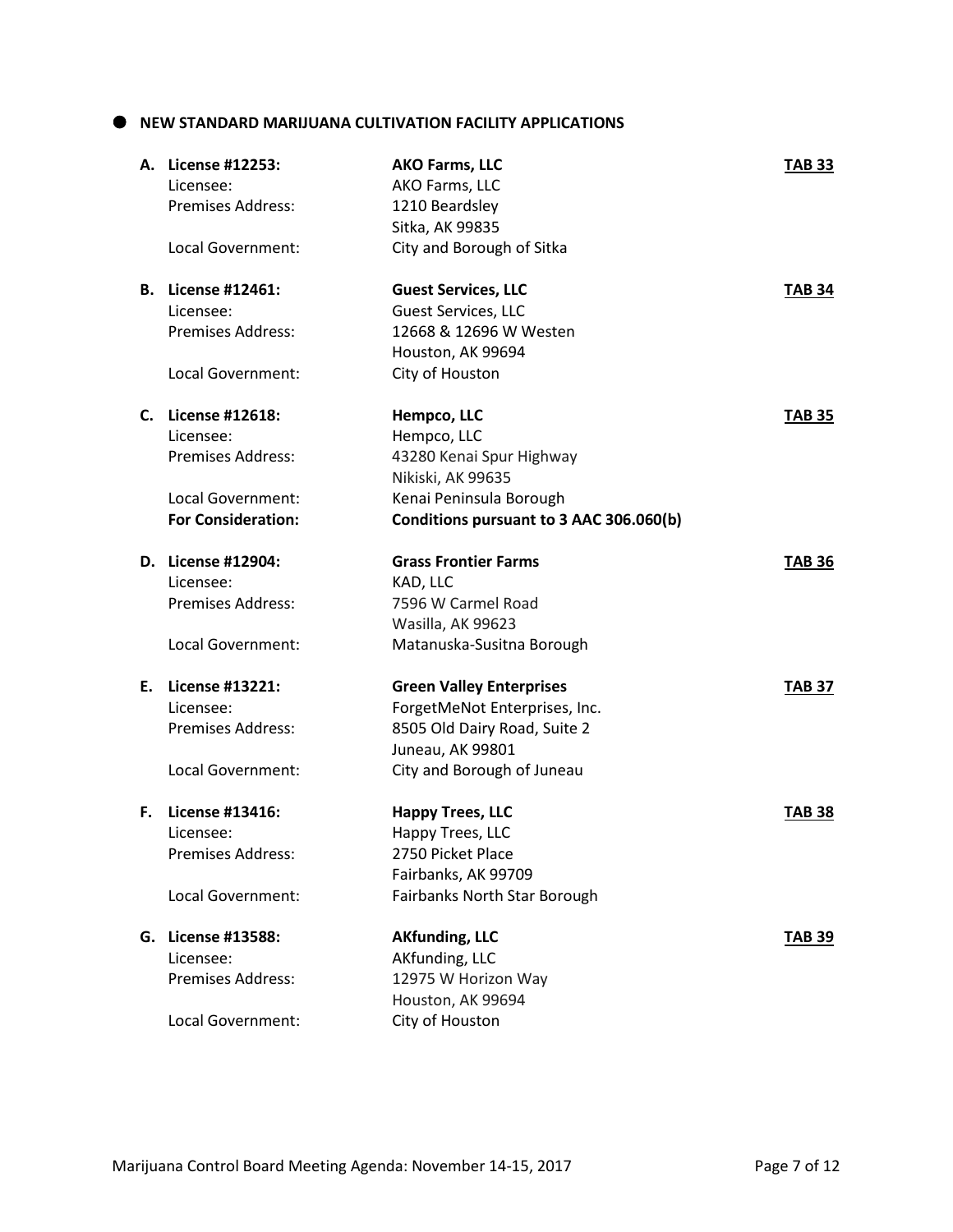| H. License #13603:       | AK Green Bee, Inc.                  | <b>TAB 40</b> |
|--------------------------|-------------------------------------|---------------|
| Licensee:                | AK Green Bee, Inc.                  |               |
| <b>Premises Address:</b> | 2364 Badger Road                    |               |
|                          | North Pole, AK 99705                |               |
| Local Government:        | <b>Fairbanks North Star Borough</b> |               |

# **NEW LIMITED MARIJUANA CULTIVATION FACILITY APPLICATIONS**

| А. | License #12612:<br>Licensee:<br><b>Premises Address:</b><br>Local Government: | <b>Absolem's Garden</b><br>Absolem's Garden, LLC<br>13247 East Wycoff Drive<br>Palmer, AK 99645<br>Matanuska-Susitna Borough | <b>TAB 41</b> |
|----|-------------------------------------------------------------------------------|------------------------------------------------------------------------------------------------------------------------------|---------------|
|    |                                                                               |                                                                                                                              |               |
|    | <b>B.</b> License #12805:                                                     | <b>Sunrise Gardens</b>                                                                                                       | <b>TAB 42</b> |
|    | Licensee:                                                                     | Purple Quail, LLC                                                                                                            |               |
|    | Premises Address:                                                             | 14017 West Sunrise Drive                                                                                                     |               |
|    |                                                                               | <b>Big Lake, AK 99652</b>                                                                                                    |               |
|    | Local Government:                                                             | Matanuska-Susitna Borough                                                                                                    |               |
|    | C. License #12919:                                                            | <b>Blueberry Hill, LLC</b>                                                                                                   | <b>TAB 43</b> |
|    | Licensee:                                                                     | Blueberry Hill, LLC                                                                                                          |               |
|    | <b>Premises Address:</b>                                                      | 6990 S Yohn Bay Place                                                                                                        |               |
|    |                                                                               | Wasilla, AK 99623                                                                                                            |               |
|    | Local Government:                                                             | Matanuska-Susitna Borough                                                                                                    |               |
|    |                                                                               |                                                                                                                              |               |
|    | D. License #13047:                                                            |                                                                                                                              | <b>TAB 44</b> |
|    | Licensee:                                                                     | <b>Granny's Greens, LLC</b><br>Granny's Greens, LLC                                                                          |               |
|    | Premises Address:                                                             | 5930 E Porcupine Avenue                                                                                                      |               |
|    |                                                                               | Wasilla, AK 99654                                                                                                            |               |
|    | Local Government:                                                             | Matanuska-Susitna Borough                                                                                                    |               |
| Е. | License #13293:                                                               |                                                                                                                              | <b>TAB 45</b> |
|    | Licensee:                                                                     | <b>Thrifty Hippie Cultivation, LLC</b><br>Thrifty Hippie Cultivation, LLC                                                    |               |
|    | Premises Address:                                                             | 1350 S Pioneer Drive                                                                                                         |               |
|    |                                                                               | Palmer, AK 99645                                                                                                             |               |
|    | Local Government:                                                             | Matanuska-Susitna Borough                                                                                                    |               |
| F. | License #13503:                                                               | Alaska GreenWorks, LLC                                                                                                       | <b>TAB 46</b> |
|    | Licensee:                                                                     | Alaska GreenWorks, LLC                                                                                                       |               |
|    | <b>Premises Address:</b>                                                      | 10263 Nigh Road #7                                                                                                           |               |
|    |                                                                               | Anchorage, AK 99515                                                                                                          |               |
|    | Local Government:                                                             | Municipality of Anchorage                                                                                                    |               |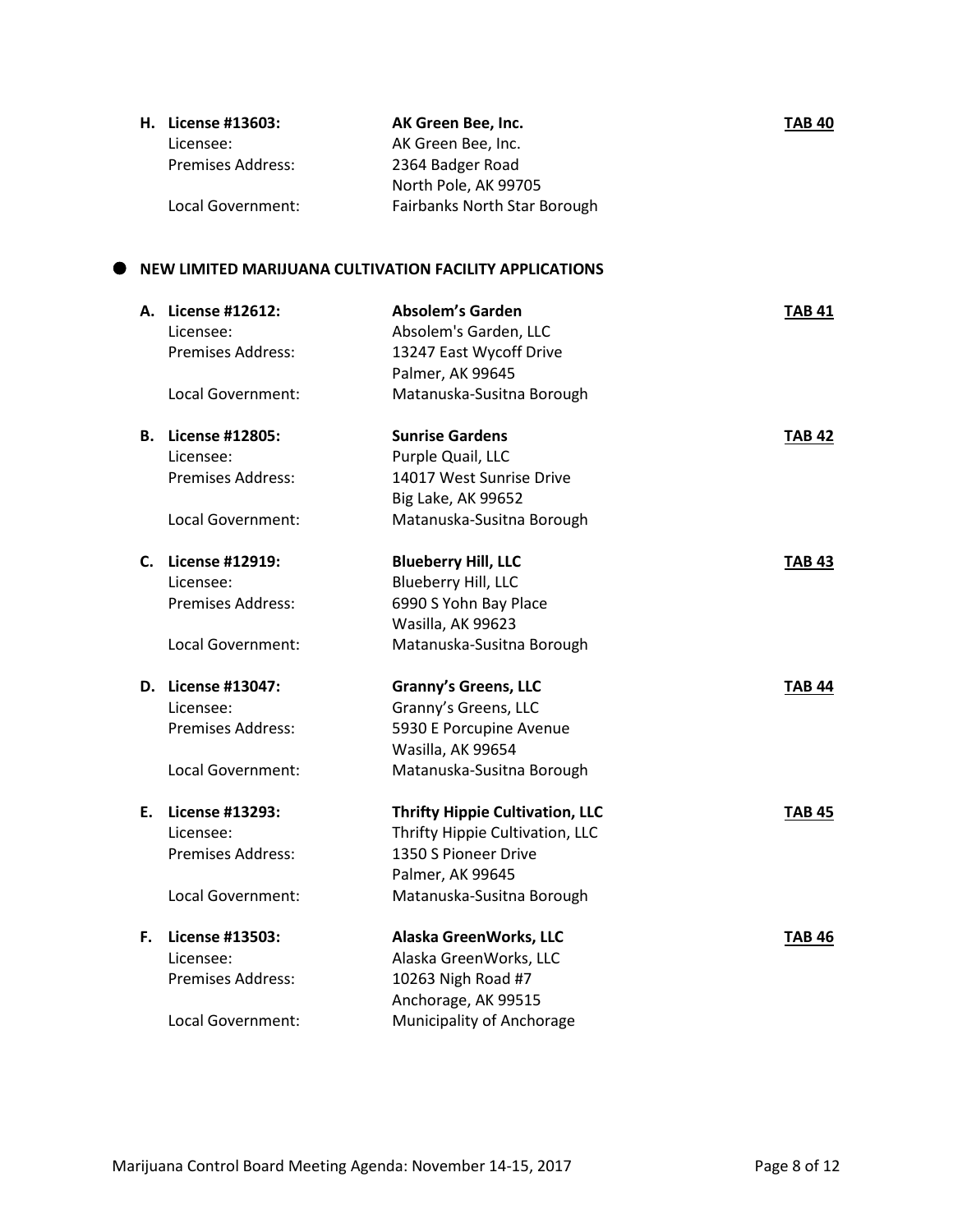| G. License #13803:       | Peak Season, LLC             | <b>TAB 47</b> |
|--------------------------|------------------------------|---------------|
| Licensee:                | Peak Season, LLC             |               |
| <b>Premises Address:</b> | 1145 Vicki Lane              |               |
|                          | North Pole, AK 99705         |               |
| Local Government:        | Fairbanks North Star Borough |               |

#### $\bullet$  NEW RETAIL MARIJUANA STORE APPLICATIONS

| А.             | License #10113:<br>Licensee: | <b>Great Alaskan Bud Company</b><br>SP&C Enterprises, LLC | <b>TAB 48</b> |
|----------------|------------------------------|-----------------------------------------------------------|---------------|
|                | <b>Premises Address:</b>     | 1905 Livengood Avenue                                     |               |
|                |                              | Fairbanks, AK 99701                                       |               |
|                | Local Government:            | City of Fairbanks                                         |               |
| В.             | License #11119:              | <b>Gudlief Organization</b>                               | <b>TAB 49</b> |
|                | Licensee:                    | Robin C Thomas                                            |               |
|                | Premises Address:            | 303-C West E Street                                       |               |
|                |                              | Nome, AK 99762                                            |               |
|                | Local Government:            | City of Nome                                              |               |
| $\mathsf{C}$ . | License #12964:              | <b>Fairdanks Cannabis</b>                                 | <b>TAB 50</b> |
|                | Licensee:                    | West Front Andrew, LLC                                    |               |
|                | <b>Premises Address:</b>     | 29 College Road, Suite 8C                                 |               |
|                |                              | Fairbanks, AK 99701-1739                                  |               |
|                | Local Government:            | City of Fairbanks                                         |               |
| D.             | License #13217:              | <b>Glacier Valley Shop</b>                                | <b>TAB 51</b> |
|                | Licensee:                    | ForgetMeNot Enterprises, Inc.                             |               |
|                |                              |                                                           |               |
|                | Premises Address:            | 8505 Old Dairy Road, Suite 1                              |               |
|                |                              | Juneau, AK 99801                                          |               |
|                | Local Government:            | City and Borough of Juneau                                |               |

#### **NEW MARIJUANA PRODUCT MANUFACTURING FACILITY APPLICATIONS**

| А. | License #12254:   | <b>Lady Gray Gourmet Medibles</b>       | TAB 52        |
|----|-------------------|-----------------------------------------|---------------|
|    | Licensee:         | Lady Gray, LLC                          |               |
|    | Premises Address: | 36322 Pine Street, Suite 1              |               |
|    |                   | Soldotna, AK 99669                      |               |
|    | Local Government: | Kenai Peninsula Borough                 |               |
|    | Consideration:    | Conditions pursuant to 3 AAC 306.060(b) |               |
| В. | License #12487:   | Treat Yo' Self                          | <b>TAB 53</b> |
|    | Licensee:         | Aaron J Ross                            |               |
|    | Premises Address: | 2632 Mistletoe Drive                    |               |
|    |                   | North Pole, AK 99705                    |               |
|    | Local Government: | Fairbanks North Star Borough            |               |

Marijuana Control Board Meeting Agenda: November 14-15, 2017 Page 9 of 12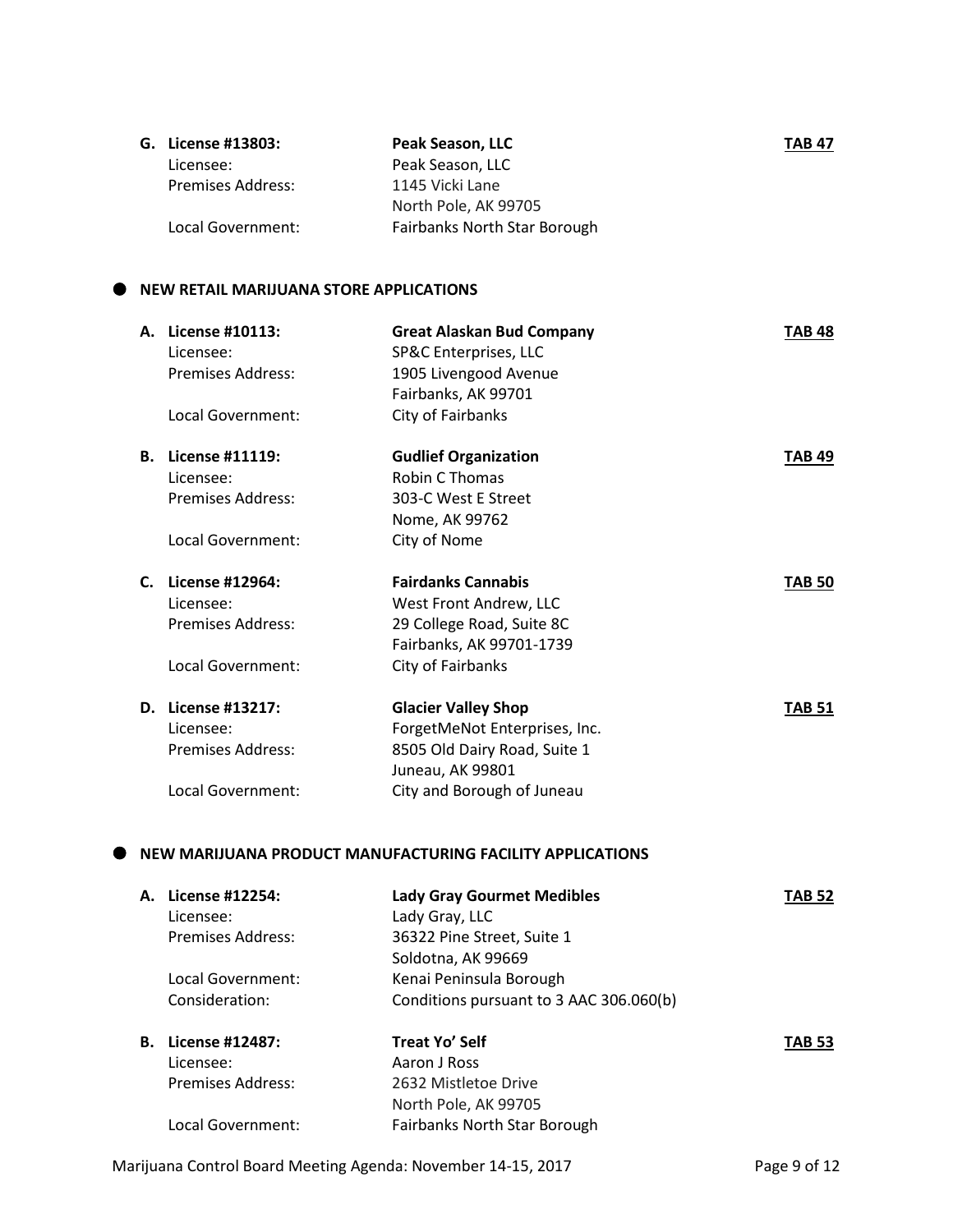| C. | License #13175:    | <b>Fire Eater</b>                       | TAB 54        |
|----|--------------------|-----------------------------------------|---------------|
|    | Licensee:          | Sideshow Food, LLC                      |               |
|    | Premises Address:  | 36160 Spur Highway, Suite A             |               |
|    |                    | Soldotna, AK 99669-3448                 |               |
|    | Local Government:  | Kenai Peninsula Borough                 |               |
|    | Consideration:     | Conditions pursuant to 3 AAC 306.060(b) |               |
|    | D. License #13222: | <b>Southeast Essentials</b>             | <b>TAB 55</b> |
|    | Licensee:          | ForgetMeNot Enterprises, Inc.           |               |
|    | Premises Address:  | 8505 Old Dairy Road, Suite 3            |               |
|    |                    | Juneau, AK 99801                        |               |
|    | Local Government:  | City and Borough of Juneau              |               |
|    |                    |                                         |               |

#### **NEW MARIJUANA CONCENTRATE MANUFACTURING FACILITY APPLICATIONS**

| А. | License #12536:          | Will's World                            | TAB 56        |
|----|--------------------------|-----------------------------------------|---------------|
|    | Licensee:                | Will's World, LLC                       |               |
|    | Premises Address:        | 12151 E Palmer-Wasilla Highway, Unit 1C |               |
|    |                          | Palmer, AK 99645                        |               |
|    | Local Government:        | Matanuska Susitna Borough               |               |
| В. | License #13424:          | <b>Midnight Sun Manufacturing, LLC</b>  | <b>TAB 57</b> |
|    | Licensee:                | Midnight Sun Manufacturing, LLC         |               |
|    | <b>Premises Address:</b> | 28011 Old Parks Highway                 |               |
|    |                          | Willow, AK 99688                        |               |
|    | Local Government:        | Matanuska-Susitna Borough               |               |

### $\bullet$  LICENSE RENEWAL APPLICATIONS

| А. | License #10012:           | <b>Frozen Budz</b>                       | <b>TAB 58</b> |
|----|---------------------------|------------------------------------------|---------------|
|    | Licensee:                 | Destiny S Neade and Nick J Neade         |               |
|    | License Type:             | Marijuana Product Manufacturing Facility |               |
|    | <b>Premises Address:</b>  | 3915 Peger Road                          |               |
|    |                           | Fairbanks, AK 99709                      |               |
|    | Local Government:         | Fairbanks North Star Borough             |               |
|    | <b>For Consideration:</b> | <b>Notice of Violation</b>               |               |
| В. | License #10126:           | <b>The Herbal Cache</b>                  | <b>TAB 59</b> |
|    | Licensee:                 | R and S Enterprises, LLC                 |               |
|    | License Type:             | Retail Marijuana Store                   |               |
|    | <b>Premises Address:</b>  | 158 Holmgren Place, Suite 101            |               |
|    |                           | Girdwood, AK 99587                       |               |
|    | Local Government:         | Municipality of Anchorage                |               |
|    | <b>For Consideration:</b> | <b>Notice of Violation</b>               |               |
|    |                           |                                          |               |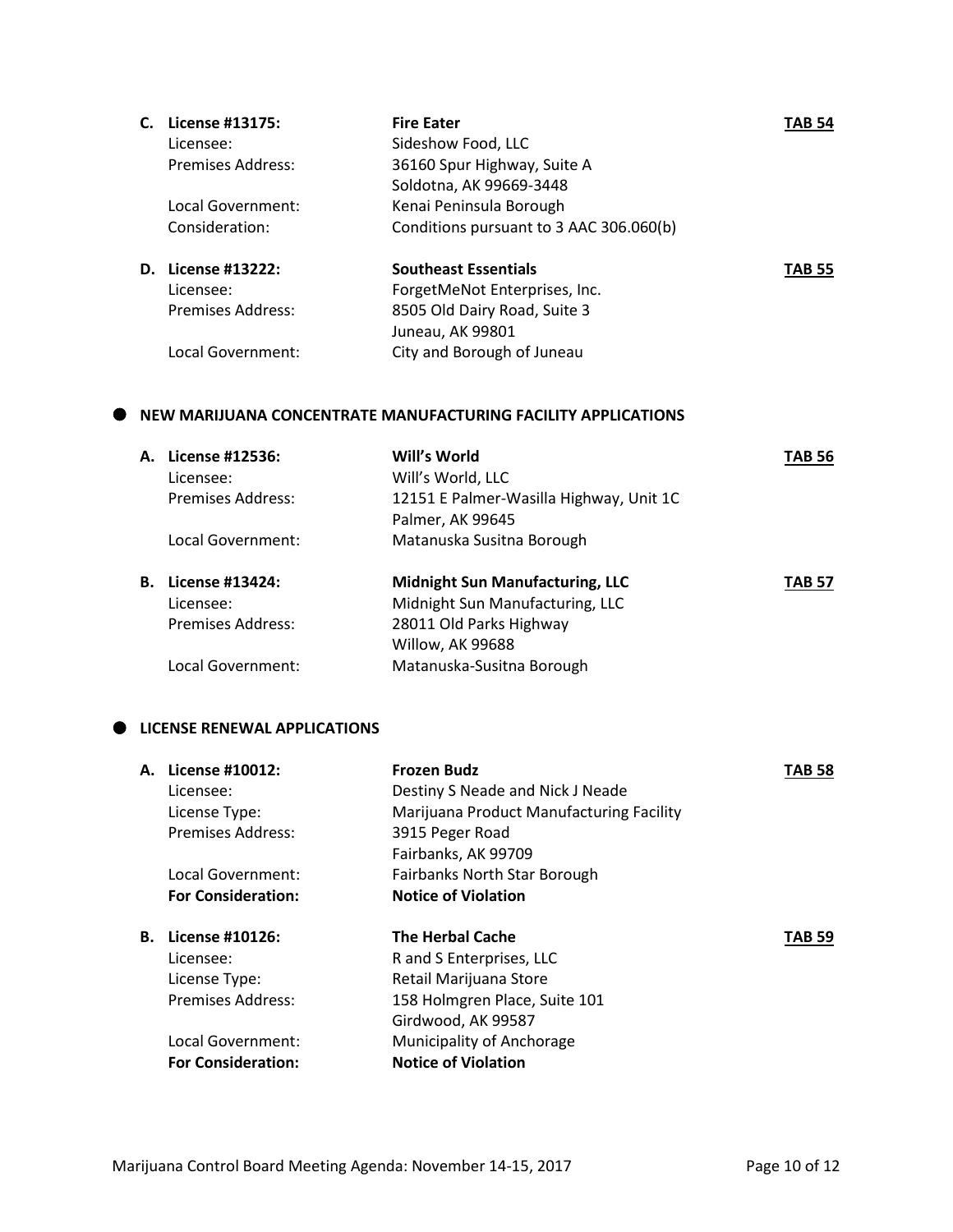|    | C. License #10236:        | Cannabaska                              | <b>TAB 60</b> |
|----|---------------------------|-----------------------------------------|---------------|
|    | Licensee:                 | AlaskaSense, LLC                        |               |
|    | License Type:             | Retail Marijuana Store                  |               |
|    | Premises Address:         | 521 W Tudor Road, Unit 201              |               |
|    |                           | Anchorage, AK 99503                     |               |
|    | Local Government:         | Municipality of Anchorage               |               |
|    | <b>For Consideration:</b> | <b>Notice of Violation</b>              |               |
| D. | License #10293:           | <b>AK Fuzzy Budz</b>                    | <b>TAB 61</b> |
|    | Licensee:                 | AKGLD, LLC                              |               |
|    | License Type:             | Standard Marijuana Cultivation Facility |               |
|    | <b>Premises Address:</b>  | 2612 Eagle Street                       |               |
|    |                           | Anchorage, AK 99503                     |               |
|    | Local Government:         | Municipality of Anchorage               |               |
|    | <b>For Consideration:</b> | <b>Notice of Violation</b>              |               |
| F. | License #10901:           | <b>The High Expedition Company</b>      | <b>TAB 62</b> |
|    | Licensee:                 | The High Expedition Company             |               |
|    | License Type:             | Retail Marijuana Store                  |               |
|    | <b>Premises Address:</b>  | 13465 E Main Street                     |               |
|    |                           | Talkeetna, AK 99676                     |               |
|    | Local Government:         | Matanuska-Susitna Borough               |               |
|    | <b>For Consideration:</b> | <b>Multiple Objections</b>              |               |
|    |                           |                                         |               |

# $\bullet$  REGULATIONS

**A. Proposed Regulations Projects**

|    |                                                                         | B. Reconsideration of Packaging and Labeling Regulations Project (adopted 7/14/17) | <b>TAB 63</b> |
|----|-------------------------------------------------------------------------|------------------------------------------------------------------------------------|---------------|
| C. | <b>Onsite Consumption</b><br>Status:<br><b>Potential Board Actions:</b> | Comment period closed October 27, 2017<br>Vote to adopt; OR                        | <b>TAB 64</b> |
|    |                                                                         | Substantially amend and put out for public comment                                 |               |
| D. | <b>Equipment Failure</b>                                                | Plant Count for New Cultivators; Testing Trim and Kief Separately; Reporting Test  | <b>TAB 65</b> |
|    | Status:                                                                 | Comment period closed September 22, 2017                                           |               |
|    | <b>Potential Board Actions:</b>                                         | Vote to adopt; OR                                                                  |               |
|    |                                                                         | Substantially amend and put out for public comment                                 |               |
| Е. | Quality Control; Waste Disposal (#2); Notify AMCO of Crime on Premises  |                                                                                    | <b>TAB 66</b> |
|    | Status:                                                                 | Comment period closed September 29, 2017                                           |               |
|    | <b>Potential Board Actions:</b>                                         | Vote to adopt; OR                                                                  |               |
|    |                                                                         | Substantially amend and put out for public comment                                 |               |